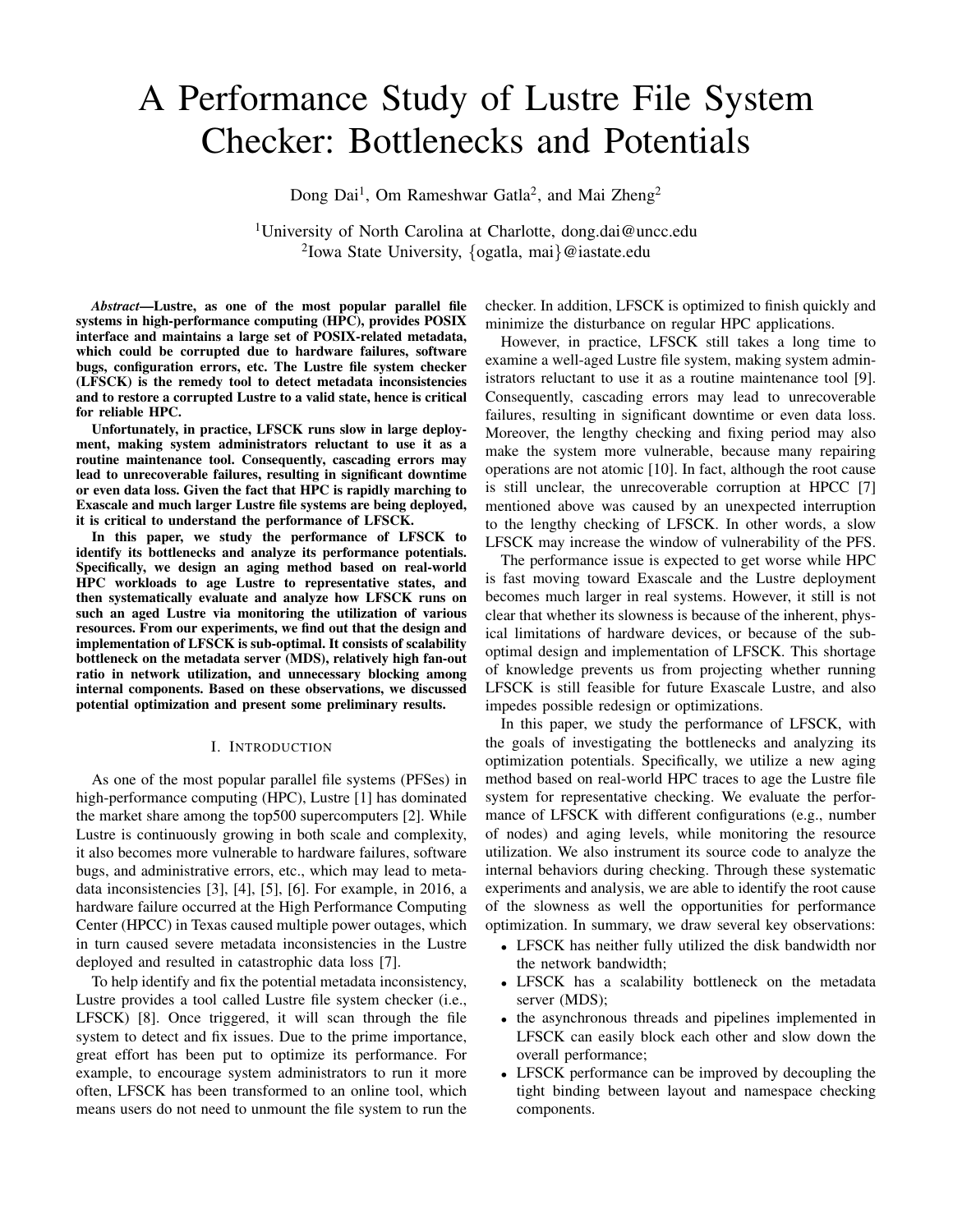We believe our study is the very first step towards totally new designs and implementations of Lustre file system checkers that are scalable for the future Lustre deployment.

The rest of this paper is organized as follow. Section II introduces the internals of Lustre and LFSCK. Section III further introduces our methodology. Section IV discusses the bottlenecks of LFSCK in different scenarios. Section V reports and analyzes the results of monitoring the internal data structures and implementation of LFSCK. Section VI summarizes this study and discusses the future work.

### II. INTERNALS OF LUSTRE AND LFSCK

In this section, we introduce the internals of the Lustre file system and LFSCK based on the public documentation as well as our analysis of the source code.

## *A. Lustre File System*

A typical Lustre cluster includes one management server (MGS), one or more metadata servers (MDSes) and many object storage servers (OSSes). The management server (MGS) is very lightweight and normally deployed on one of the MDSes. More than one MDS can be deployed in a Lustre file system. One common way is to use two MDS nodes, where one MDS serves as a standby server to take over the role of the main MDS upon failures. To the best of our knowledge, this is the most widely used setup, so we focus on this setting in this paper. There is a newly introduced feature called distributed namespace environment (DNE), designed to improve the performance of accessing large directories [11]. We leave the study of LFSCK on DNE as the future work.

There are mainly three types of metadata stored in Lustre and they are also what the file system checker needs to check.

First, each entity in the global Lustre file system (such as file, directory, and data object) is represented by an *inode* in the MDT's local filesystem to hold standard POSIX attributes, and additional Lustre metadata is stored in an Extended Attribute (EA) of each *inode*. Currently, Lustre supports two local file systems as its back-end: ldiskfs and zfs [12]. Here, ldiskfs is an extension of the widely used ext4 [13] file system, hence very popular. In this study, we will focus on ldiskfs. Following such a design, it is clear that Lustre needs to maintain the mapping metadata between a global entity and a local *inode*. Lustre utilizes an important auxiliary data structure, called *Object Index* to record the mapping information. Such a data structure exists on both metadata servers (MDSes) and object storage servers (OSSes).

Second, Lustre provides users and applications the POSIX interfaces, which require to maintain certain namespace metadata of the system, such as the tree-structure namespace, the per-file and per-directory attributes, users, groups, and quota metadata. Lustre mainly relies on the metadata servers (MDSes) to store these metadata. As we just described, each file and directory in the global Lustre namespace will be represented by a local *inode* in ldiskfs on MDS.

The third important Lustre metadata is the data distribution information or referred as data layout metadata, which is specifically for parallel file systems. In Lustre, clients write files in a RAID-0 manner (striped round-robin) across one or more OST objects, based on the stripe count and stripe size assigned when the file is created. To know the location of each file's data, each MDT *inode* stores the stripe count, stripe size, object identifier(s), and other file layout metadata with each MDS *inode*.



Fig. 1. Lustre Metadata Management Architecture. *Due to space limitation, we only plot one master metadata server and two object storage servers.*

In Fig. 1, we summarize the architecture of Lustre metadata management. As shown in the figure, each global file in Lustre is mapped to a local *inode* in ldiskfs of the metadata server (MDS) and striped into multiple internal objects stored on remote object storage servers (OSSes). Each internal object on the OSS is also represented as a single local *inode*. The *Object Index* are stored on both MDS and OSSes to facilitate the mapping between Lustre entities to local file system *inode*.

## *B. Lustre File System Checker (LFSCK)*

Overall, LFSCK includes two stages. In the first stage, LFSCK on the MDS will drive the OSS nodes in the filesystem to conduct checking and possible fixes in parallel. After the first stage on the MDS finishes, all OSSes will start the second stage to resolve orphan and missing objects detected in the file system. Although the repairing could take a considerable amount of time given the number of inconsistency found, normally the inconsistency in an operable file system should be rather small and the first checking phase would dominate the runtime and be more critical to the overall performance. This is true especially when we consider LFSCK as a routine maintenance tool. So, in this study, we only focus on the checking cost by running LFSCK on a healthy Lustre file system. Another reason for doing so is the repairing phase may change its behaviors significantly toward different failure scenarios, measuring and comparing their performance would be hard to be general.

The essential workload for Lustre file system checker is to scan and check the metadata of all stored data files. The metadata checking is based on the redundant metadata stored in different places. As we have described, Lustre has three types of metadata: mapping metadata, namespace metadata, and data layout metadata. For each of them, there will be corresponding reference metadata to be used for checking:

• For *mapping metadata*, each mapping from a Lustre File Identifier (FID) to a local file system *inode* will have a corresponding metadata stored in the local *inode* to point back to the Lustre entity it represents.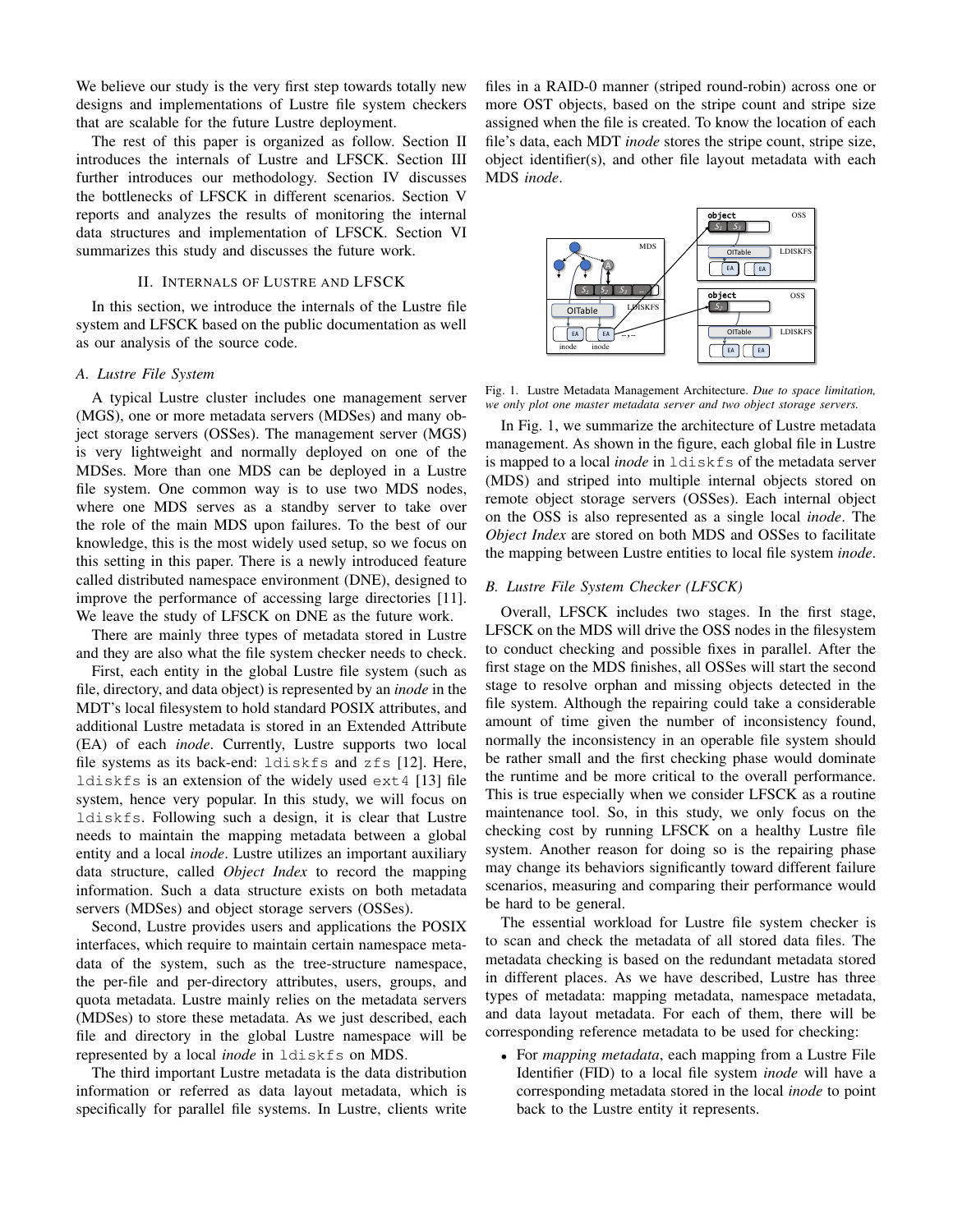- For *namespace metadata*, each directory or file *inode* will have a corresponding linkEA stored in the *inode* pointing back to the parent directory FID.
- For *data layout metadata*, on metadata server, each Lustre file needs to store the locations of all its stripes; while on the object storage server, each object will store the FID of its corresponding Lustre file as redundant reference.

To check these redundant metadata, LFSCK runs on both metadata servers (MDSes) and object storage servers (OSSes) to check the mapping metadata; runs on MDSes to check the namespace metadata; and runs on both MDSes and OSSes to check the data layout metadata.



Fig. 2. Lustre file system checker (checking phase) on MDS.

Lustre designs and implements LFSCK as several kernel threads connected with kernel buffers. We show the overall flow of the checking phase on MDS in Fig. 2. There are in total four kernel threads running concurrently. The *Scrub* thread is to check the mapping metadata on all servers. To maximize the performance, it is designed to sequentially scan the local disks and iterate all the local *inodes*. The *OIT Engine* thread is the main LFSCK engine. It also iterates all the local *inodes*. But, it is kept always slower than the *Scrub* thread. The maximal difference between the iterators of *Scrub* and *OIT Engine* is defined as a constant SCRUB\_WINDOW\_SIZE (default value is 1024). If the *Scrub* thread goes too fast, it will stop and wait for *OIT Engine*.

While *OIT Engine* iterates all the local *inodes*, it will detect whether it is a file or directory and start layout checking or namespace checking respectively. For either case, the engine will formulate a checking request and put it into the layout pipeline buffer or the namespace pipeline buffer. The layout and namespace assistant threads are both started by the main engine and run asynchronously. They will retrieve the checking request from the pipeline buffers and conduct the real checking. For the layout checking, it indicates sending the RPC requests to corresponding OSSes and checking the backreference metadata stored on the striped object's metadata. For the namespace checking, it indicates reading subdirs and subfiles' metadata from local disk and check them. The size of layout and namespace pipeline buffers is by default initialized from a constant LFSCK\_ASYNC\_WIN\_DEFAULT (default value is 1024), but can be modified when start a LFSCK run. The buffers are managed in a classic consumerproducer way. It will block the producer or the consumer given the buffer is full or empty.

The flow of the checking phase on OSS is much simpler. It runs the *Scrub* thread as the MDS does, while at the same

time, serves RPC requests from MDS about random objects' back-reference metadata.

As we described in this section, the Lustre metadata management and LFSCK are rather complex. During checking, local disks, network, remote disks are all used and potentially limit the performance. This makes identifying the bottlenecks and optimize LFSCK quite challenging.

## III. METHODOLOGY

#### *A. Evaluation Platform*

To make our evaluation and analysis meaningful and repeatable to the community, we utilized the NSF CloudLab platform (i.e., Wisconsin Cluster) instead of a particular inhourse HPC cluster to conduct all tests [14]. We started the experiment using *c220g1* nodes, each of which has two Intel E5-2630 CPUs, 128GB memory, two 1.2 TB 10K RPM hard disks, one Intel DC S3500 480GB SSD, and 10GB Intel NIC network connections. To run the experiment, we also created a profile and needed disk images in CloudLab. We also plan to release the profile for others to repeat the experiment. The new disk image has CentOS 7.3 and Lustre 2.10.4 installed. In all the experiments, we deployed the Lustre cluster with one metadata management server (MDS) and eight object storage servers (OSSes). Although the scale could be larger, from our evaluation results, we believe such a scale is already capable of revealing the performance characteristics and potential bottlenecks of LFSCK. Also, using smaller cluster can minimize the resource consumption as the aging and testing may take a considerable amount of time.

### *B. Aging Method*

Since LFSCK runs on an aged file system, we need to properly create files and directories on the Lustre file system before running our experiments. This is actually a non-trivial task as the generated directory structure, files number, file sizes, and many other factors may affect how the file system and its checker work [15], [16]. In this study, we leveraged the I/O traces of a real-world supercomputer to age our Lustre file system. Specifically, we utilized the Darshan [17] logs collected from the Intrepid supercomputer at Argonne National Lab in 2013 [18], [19]. It contains the I/O traces of over 50% applications running in Intrepid that year. Each Darshan log file records a summary of the per-file I/O activities done by a single HPC application. We leveraged two key I/O metadata from the logs: 1) CP\_SIZE\_AT\_OPEN, which indicates how large the file was when the application opened it; 2) CP\_BYTES\_WRITTEN, which indicates how many bytes were written to the file by this application. By adding this two numbers, we get a rough guess on the size of the file after running the application. There could be some inaccuracy as the newly written bytes do not necessarily add to the file size. But, for our aging purpose, we consider such an error is acceptable, plus that, one file might be accessed multiple times by different applications, the later access will have an accurate CP\_SIZE\_AT\_OPEN to correct previous guess and keep the errors controllable.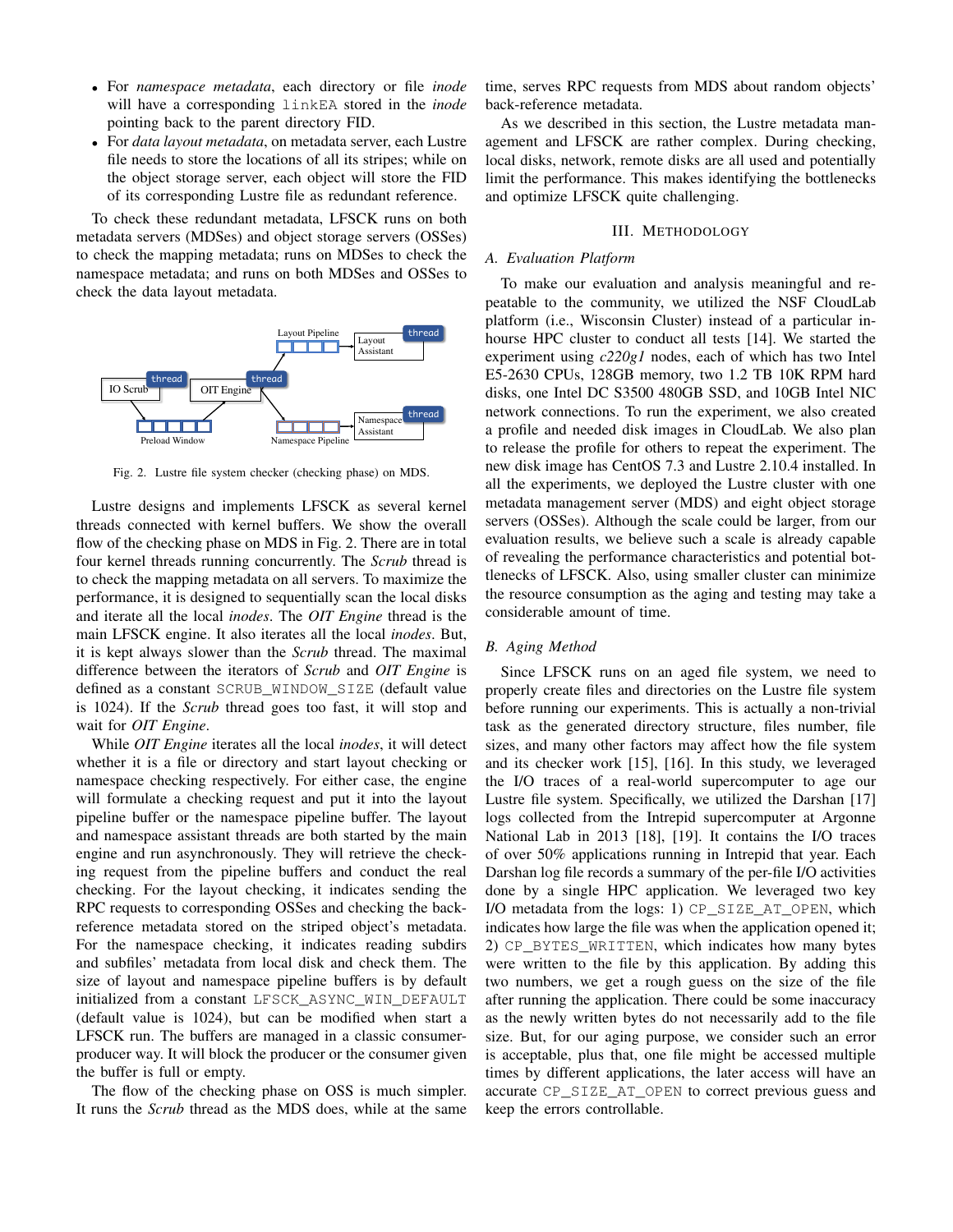Darshan anonymized the file's full path for privacy reason. Hence, we can not re-generate the exact directory structure of the file system, and have to generate it manually. Specifically, each time, we selected a random number of files  $(1 \rightarrow 100)$ from all the files and put them into a directory generated with a random depth  $(1 \rightarrow 10)$ . These parameters are all tunable, so that users can generate the directory structure as they want, such as generating huge directories.

One thing worth noting is that the number and size of files collected from the Intrepid cluster are far too large to fit into our local experimental cluster. For example, there are files that are over 1TB each, while the total capacity of our 8 OSS Lustre cluster totals only 8TB. To age the Lustre filesystem using the collected workload, while limiting the amount of space used by each file, we set the stripe count of files to n\*1MB, and all files that are larger than 8MB are striped over all 8 OSTs, with only 8MB of data stored for each file. In terms of metadata management this is equivalent to storing the full amount of data for each file.

In a production deployment, Lustre typically stores files with a stripe count of 1 to 4 for most files, though some large files may be striped over hundreds or thousands of OSTs for performance and capacity reasons. Using the maximum stripe count of 8 for a majority of files allows exploring LFSCK performance bottlenecks more easily.

#### *C. Monitoring Framework*

We build a framework to monitor the disk and network usage of all nodes in the Lustre cluster while running LF-SCK. The framework leverages iostat [20] to monitor the storage devices on all MDS and OSS nodes where Lustre was mounted. Similarly, we use netstat to monitor the utilization of the network cards in the cluster used by Lustre [21]. By default, the framework uses 1 second as the interval to output the states of the resource utilization.

#### IV. LFSCK BOTTLENECKS: EVALUATIONS AND ANALYSIS

In this section, we present our experimental results of running LFSCK and analyze its bottlenecks. We first discuss its scalability issues and then dig deeper into its internal implementation issues.

#### *A. Scalability Bottlenecks*

In the first experiment, we keep the number of OSS nodes unchanged, but increase the number of files in the system. In other words, we evaluate the LFSCK performance with an increasing number of *inodes* being used in the system. Specifically, we increase the used inodes from 0.4 million to 2.3 million. As shown in Figure 3, when the used inodes (the x-axis) increases, the execution time of LFSCK increases almost linearly. Note that in production HPC systems it is not uncommon to have over billions of files, the scalability issue would thus be more severe than our results indicate.

In the second experiment, we keep the total number and size of files unchanged, but increase the number of OSS nodes. Specifically, we start with a Lustre with 2 OSS nodes, and then increase the OSS nodes to 4 and 8. For each setup, we maintain



Fig. 3. The trend of LFSCK performance as the number of inodes increases.

the same number of used inodes via our aging tool (i.e., 0.88 million). Table. I shows the execution time of LFSCK in the three cases. We can see that as the number of OSS nodes grows from 2 to 8, LFSCK takes much longer time (1.50X) to finish. In this experiment, the number of files and the corresponding used capacity do not change, only the number of file stripes increases as more OSS nodes are included (due to increasing the stripe count to always place all files on all OSTs). This indicates that striping all files over all OSS nodes could slow down LFSCK performance significantly, and is not recommended for production systems. This observation also may imply the potential scalability challenge of running LFSCK in the future Exascale Lustre deployment, where the number of OSS nodes and the number of file stripes could both be huge.

TABLE I EXECUTION TIME OF LFSCK (IN SECONDS) ON LUSTRE WITH DIFFERENT NUMBER OF OSS NODES

| $\pm$ # of OSS Nodes $\pm$ 2-OSS | <b>4-OSS</b>                                            | <b>8-OSS</b> |
|----------------------------------|---------------------------------------------------------|--------------|
| <b>Execution Time</b>            | 144.8   170.5 ( <b>1.18X</b> )   218.4 ( <b>1.50X</b> ) |              |

#### *B. Internal Bottlenecks*

After observing the scalability issues of LFSCK, we further investigate where is the performance bottleneck internally. In this set of experiments, we use a Lustre with eight OSS nodes. We age the Lustre to a level that 2.5 million *inodes* were taken and 4.8 TB of the storage capacity was used. Also, we monitor the disk and network utilization of all Lustre nodes during the entire execution of LFSCK as described in Section III. Due to the space limitation, we only show the results on the MDS and one OSS in this section. Other OSSes have similar behaviors.

We plot the results in in Fig. 4. In this particular run, LFSCK finishes in about 500 seconds by looking at the execution log. This can also be seen through the idle disks and networks from the figure.

In subfigure (a), we can observe that the MDS node has disk read activities until after 500 seconds, while in (b) the OSS node only has read operations in the first 90 seconds. As we described in Section II, OSS plays two roles in file system checking. First, it iterates local *inodes* to verify its *Object Index*. Second, it answers the requests from MDS about layout of a file to conduct layout checking. Therefore, the early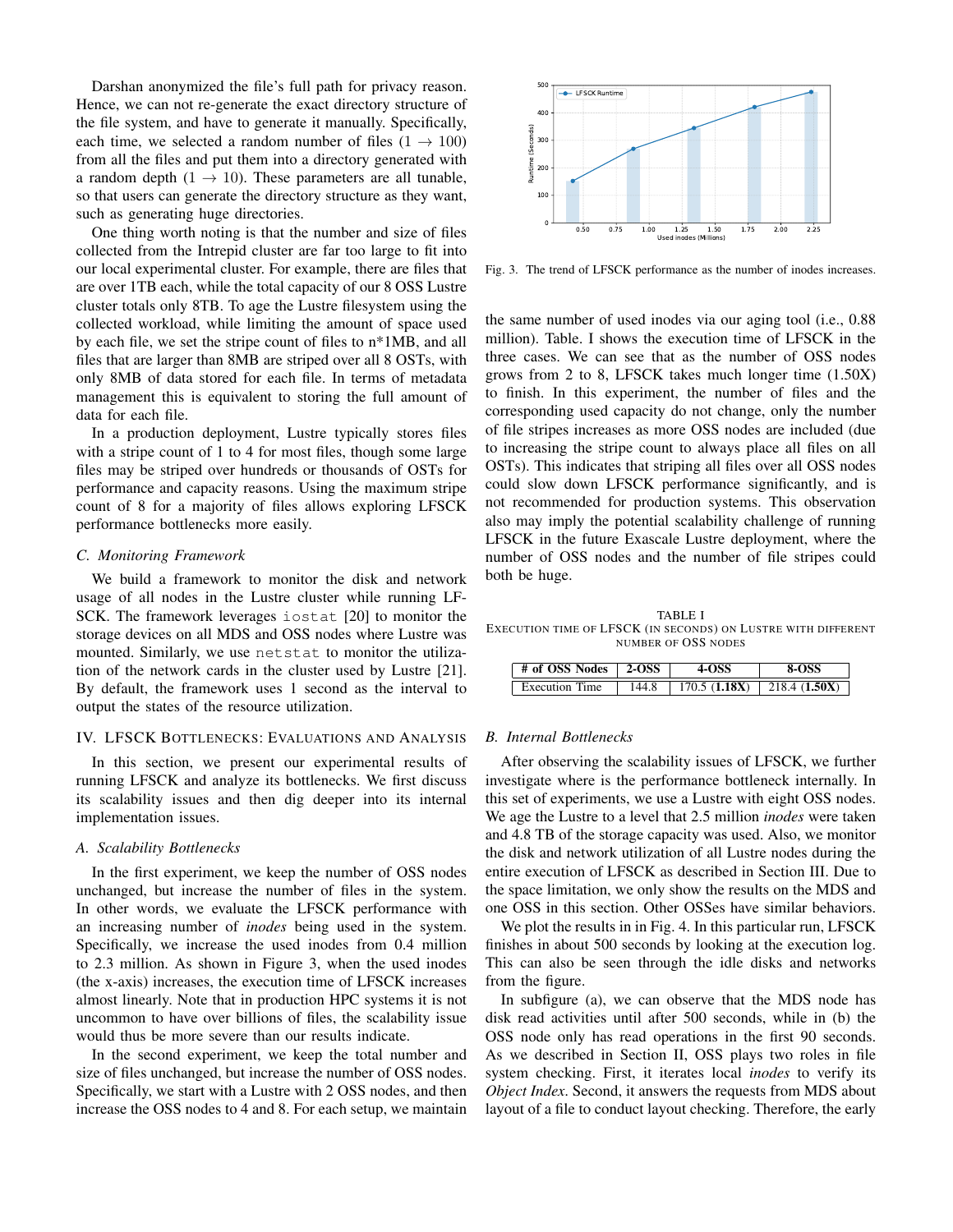

Fig. 4. Resource utilizations while running file system checker. *The x-axis shows the time in second, the y-axis for "disk read" shows the I/O bandwidth in KB/s, the y-axis for "network" shows the network packets in packets/s. We did not show the write I/Os because they are not caused by file system checking.*

finish of disk I/Os on OSS implies two points: 1) verifying the *Object Index* could be very efficient, as it finishes quickly on the OSS node and the I/O bandwidth keeps at 40 MB/s; 2) serving the layout checking requests from MDS may need no disk I/Os at all. This is possible as the *inodes* metadata are much smaller than the actual data size. After iterating all of them in previous stage, the server will be able to buffer them in memory, significantly reducing the future disk I/Os.

This figure also exposes the performance issue of LFSCK internally. First, in both MDS and OSS nodes, the network and disk bandwidth are not fully utilized. On our evaluation platform, all nodes are having the same hard disk, which easily provides over 100 MB/s read/write performance towards sequential I/Os when formatted as  $ext{ext}4$ . However, during LF-SCK, the I/O bandwidth on MDS never exceeds 20 MB/s and on OSS nodes barely reach 40 MB/s. As previous description, in the first stage of file system checking, the OSSes basically run the Object Index Scrub (OI-Scrub) to iterate local *inodes* sequentially. The slowness might just come from the fact that the *inode* tables are small and discontiguous on the disks. But, the disk accesses on MDS is even slower than the OI-Scrub. Based on LFSCK implementation shown in Fig. 2, this should because of the slower *OIT engine*, which is blocked by one of the connected two pipelines (layout and namespace). Hence, either layout checking or namespace checking should be slow in this case and drag down the overall performance.

#### *C. Layout Checking Bottleneck*

In LFSCK, the layout checking is driven by the metadata server. MDS sends requests to all OSSes and collects their replies for checking. This can be seen in Fig 4 (c), where the MDS sent around eight times more packets than one OSS received. Such a multiple may further increase when more OSSes are deployed and more larger files are stored in the system, which leads to potential scalability issue. In addition, from Fig. 4 (c) and (d), we can see that MDS receives as many as twice packets than it sends out. This is because that multiple OSSes are replying to the MDS at the same time. Such a fanout ratio can saturate the MDS network even earlier (on the receiving side) when the Lustre scales.

To exactly show the network bottlenecks of layout checking, we measure the network transmission speed of LFSCK again, but with all metadata on MDS and OSS nodes were buffered in memory already. As shown in Fig. 5, LFSCK took around 130 seconds to finish in this ideal case (i.e., all metadata are in memory). During the execution, both send/recv packets per second are kept as a constant, relatively high number on the MDS node. Particularly, it received over 600K packets per second (the red curve) and sends over 250K packets per second (the blue curve). Similarly, in this case, MDS received double packets compared to what it send. This may lead to a situation where the sending bandwidth of MDS is still far way from its upper bound, but the receiving bandwidth is saturated. As a result, the layout checking could be blocked despite of the under-utilized sending bandwidth, hurting the overall performance of LFSCK.



Fig. 5. Network packets on MDS with metadata buffered.

By further looking at the network transmission speed on MDS in Fig. 4 and Fig. 5, we can see that during the particular LFSCK run in Fig. 4, the network has not become a bottleneck yet. Both incoming and outgoing bandwidth are far below its physical limitation. However, this under-utilization of network bandwidth could change if there are more OSSes deployed or more large files stored. For example, if there are 16 OSSes and 1 MDS, and all files are striped over all 16 OSSes, during time frame  $400s \rightarrow 500s$ , the MDS will probably receive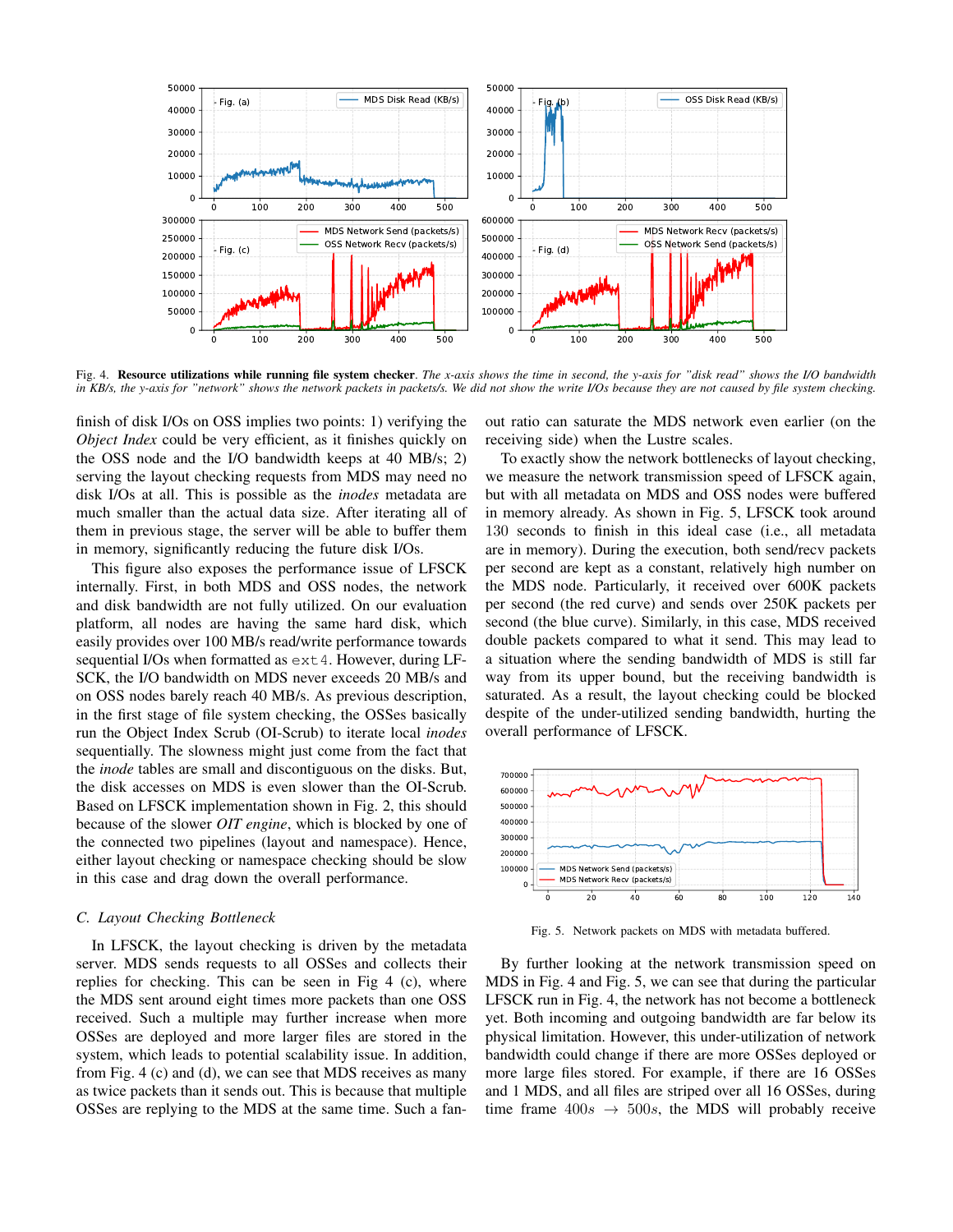double packets (more than 700K packets/sec) to keep up with the *OIT Engine*. Such a throughput is more than the network transmission limit shown in Fig. 5 (i.e., 600K packets/s). In this case, the OIT engine could be slowed down by the network transmission.

## *D. Namespace Checking Bottlenecks*

In LFSCK, the namespace checking only happens on the metadata server and involves disk accesses to local *inodes* if needed. Fig. 4 already shows that the disk read bandwidth on MDS was very low (e.g., lower than 7.5 MB/s for about 300 seconds) while on OSS nodes, the disk read bandwidth keeps around 40 MB/s. This may be caused by the slow namespace checking.



Fig. 6. Disk bandwidth on MDS during namespace checking.

To verify this, we examine the read bandwidth on MDS when only run the namespace checking part of LFSCK. In this case, there is no layout checking, so there is no I/O activities on OSS nodes or network transmissions between MDS and OSS nodes. As shown in Fig. 6, running namespace checking alone takes around 400 seconds and still incurs the similar low disk bandwidth (i.e., lower than 17.5 MB/s and keeps at 7.5 MB/s for a long time). One potential reason for such low performance is that the namespace checking incurs many random I/Os, which can not be served efficiently by the devices. Taking Fig. 4 into consideration, we can conclude that it is the slow namespace checking blocks the *OIT Engine* and slows down the layout checking in this experiment. Note that in our experiment the MDS was running on HDD. As the random I/O performance on SSDs is much higher than that on HDDs, replacing HDDs with SSDs may help alleviate the random I/O bottleneck of the namespace checking.

## *E. Tight Binding of Layout and Namespace Checking*

Since namespace checking only runs on MDS and involves a large amount of random disk accesses, it can easily become the performance bottleneck as shown in earlier test. However, this is not always the case. It depends on how fast the local data accesses are (e.g., using SSD vs. using HDD), how many OSSes are deployed, and how files are stripped in Lustre (e.g. lower stripe count vs. higher stripe count) etc. For example, if there are 16 OSSes instead of 8 OSSes, and the default stripe count is 16 (all files can be allocated on all OSSes), the MDS network might not be able to send/receive enough layout checking requests, hence block the *OIT Engine*. Or, if the metadata are already pre-loaded into memory or the MDS is running on fast NVMe SSDs, the namespace checking could be extremely fast, making layout checking the bottleneck.

In addition, a more complicated scenario is when the performance of layout checking and namespace checking dynamically changes during LFSCK. For example, a namespace checking may encounter a huge directory and block the *OIT Engine*, which consequently starves the layout checking. While, on the other hand, a layout checking request may be handled by a slow OSS or go through a temporally congested network switch. This will starve the namespace checking. In a word, the tight binding between namespace checking and layout checking may lead to frequent blocking, and thus may negatively affect the performance of LFSCK.

As discussed in section II-B, such a tight binding is closely related to two LFSCK parameters: SCRUB\_WINDOW\_SIZE and LFSCK\_ASYNC\_WIN\_DEFAULT. Being able to dynamically adjust these two values based on current bottleneck might soften the binding. However, as current Lustre infrastructure does not support real-time inspection of the bottleneck nor online adjusting of these parameters during LFSCK runs, we plan such evaluation in the future work. In this paper, as a preliminary result, we will first show what to expect for the performance improvement if the bind can be completely removed (see Section V-A).

### V. LFSCK PERFORMANCE POTENTIALS

From the experiments in the previous sections, we have identified several bottlenecks of LFSCK: metadata server (MDS) scalability bottleneck, high fan-out ratio in the MDS network, and the tight binding of different internal components. Correspondingly, these would also be the places where potential re-designs and optimization can be applied, such as: 1) the receiving over sending ratio on MDS network can be reduced via data compression when the OSS nodes reply; 2) namespace checking and layout checking can be decoupled while still leverage each others buffers. In the next subsection, we show the preliminary result if the binding between namespace checking and layout checking could be completely removed.

## *A. Performance with Binding Removed*

We expect that the tight binding of different LF-SCK internal components could be alleviated by dynamically adjusting two parameters: SCRUB\_WINDOW\_SIZE, LFSCK ASYNC WIN DEFAULT. Although current Lustre does not support such feature yet, the potential benefit can actually be validated just using existing LFSCK infrastructure. Specifically, instead of running both namespace and layout checking together, we can run layout checking first and run namespace checking immediately afterward (note that the order is important). In this way, the namespace checking and layout checking are decoupled. Since our metadata server has 128GB memory, it can easily buffer most of the metadata scanned during layout checking, which emulates the effect that if the buffer is effectively managed without having any starving or full.

We conducted the experiment on the same well-aged Lustre file system as shown in Fig. 4. Our results show that the performance benefit is obvious. By executing the layout checking and the namespace checking sequentially, we are able to reduce the execution time of LFSCK to around 200 seconds,